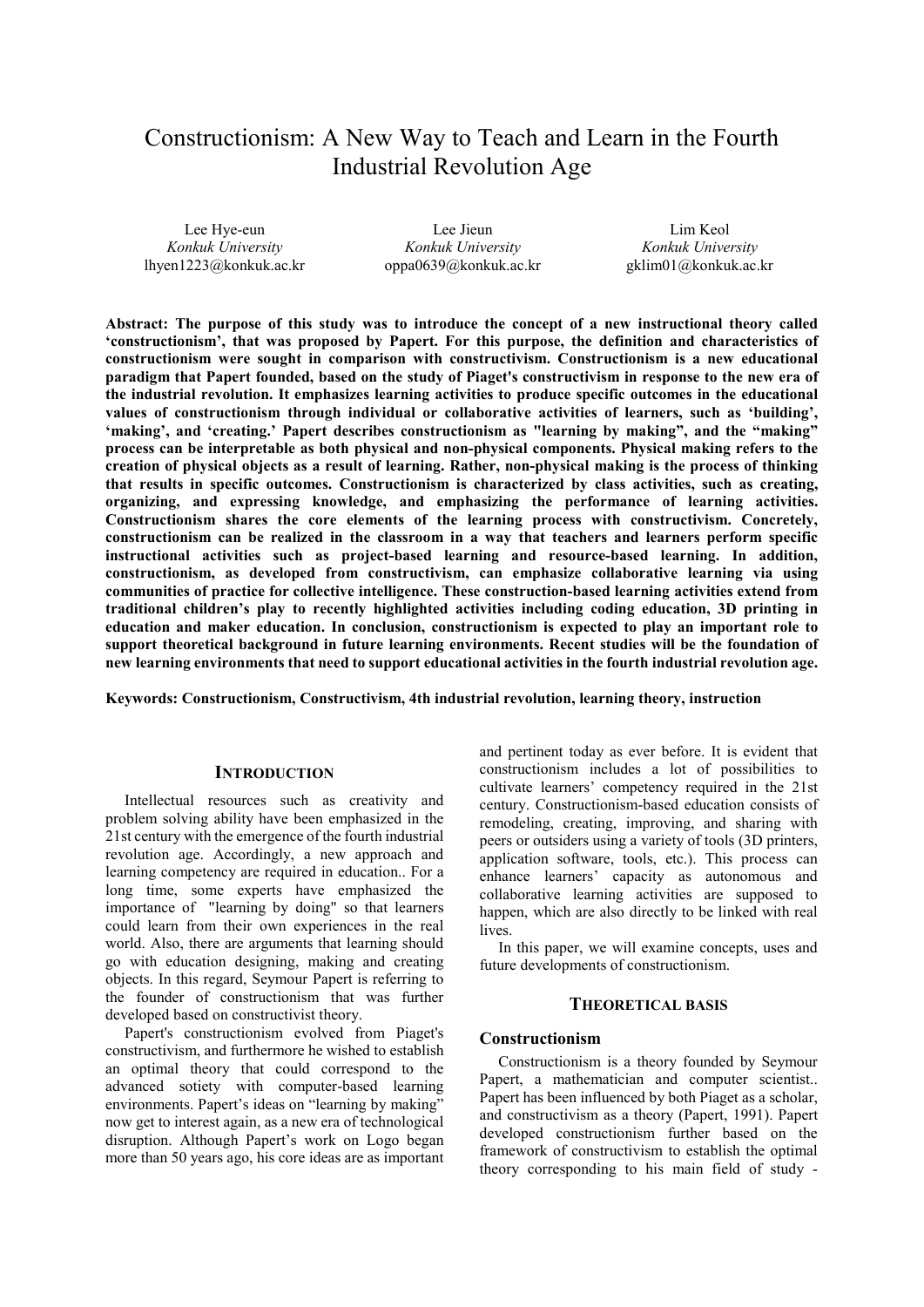computer-based learning environments. In other words, constructionism adopts the physical activities, such as "building", "making", and "creating," in which learners generate concrete results through individual or collaborative activities.

Papert explained constructionism as "learning by making" (Papert, 1991). Making as mentioned above refers to not only a physical activity composed of visible elements but also non-physical and cognitive one. Physical activity is related to the creation of a physical object as a result of learning. Non-physical on is the result of specific thought process that may not appear as tangible. In this process, computers play a major role in contributing to learning by enhancing creativity, expressiveness, and motivation (Falbel, 1991).

Classroom activities to implement constructionism include building and constructing learners' own knowledge (Harel & Papert, 1991). Noss and Clayson (2015) systematically developed the classroom activity process in constructionism, highlighting the role of constructionism as a thinking frame for learners to learn in the most effective way: 1. Building a model, 2. Reflecting on the model, 3. Debugging the model, 4. Sharing the model.

"Central to any notion of constructionism, and its first defining characteristic, must of course be the idea of modelling; that is, by creating external building blocks by a process of building, reflecting and debugging, learners can develop relevant internal knowledge structures. Modelling, approached in this way, promotes the learning of powerful ideas through use, in contrast to the conventional way of much teaching (Papert's 1996 "Power Principle"). This last characteristic points to collaboration, which is worthy of a separate defining characteristic of a constructionist agenda, not least as we are seeing rapid developments in the ways that it is possible for students to share resources and ideas and to collaborate through technological devices, both in the same physical space and at a distance." (Noss & Clayson 2015: 287-288)



Figure 1.Noss and Clayson thinking process phase.

Constructionism follows general principles of constructivism, however, constructionism could be understood as a principle that emphasizes the process of the learner physically or psychologically embodying objects. At this point, the learner is engaged in learning activities in a very active way. This involves a variety of activities to explore, ask, and solve learning problems and content. Therefore, learning based on constructionism has a strong attribute for "playful learning." (Resnick, 2004).

### **Constructivism vs Constructionism**

Constructionism shares the key learning process elements with those of constructivism in terms of pursuing knowledge construction for oneself. By the way, constructionism can be distinguished from constructivism by emphasizing learner participation in the process of creating physical objects (Papert, 1991). More specifically, constructivism and constructionism are compared as follows.

First, constructivism emphasizes the construction of cognitive knowledge, whereas constructionism is interested in making learning results based on constructed knowledge.. Constructivism assumes that the results are to be expressed in a cognitive form when constructing knowledge. This characteristic can be found in most of the constructivist theories such as the cognitive flexibility theory (Spiro, Feltovich, Jacobson, & Coulson, 1992), and the cognitive apprenticeship (Collins, & Brown, & Newman, 1989). On the other hand, constructionism is more interested in actual output of learning. Examples of the philosophy include block construction through LEGO, movement generation of objects through logo programming, and production of results through making procedure.

Second, constructivism emphasizes the context of individual knowledge construction. The knowledge constituted by individual contexts and experiences may be different, which is the core of knowledge construction results. In contrast, constructionism emphasizes the process of constructing playful and imaginative knowledge process (Resnick & Robinson, 2017). This philosophy of constructionism is a learning criterion that goes through a series of processes that produce learning outcomes.

Third, constructivism is interested in achieving collective intelligence based on collaboration through Community of Practice (CoP). In contrast, constructionism emphasizes the creation of individual learning outcomes through creative thinking (Resnick & Robinson, 2017). In sum, constructionism shares the basic philosophy with that of constructivism, but constructionism has its own unique learning orientation.

#### **Similar theories**

It is worth considering Rousseau's naturalism and Dewey's progressive education theory as it goes back to finding theories that are educational philosophical backgrounds of constructivism and constructionism.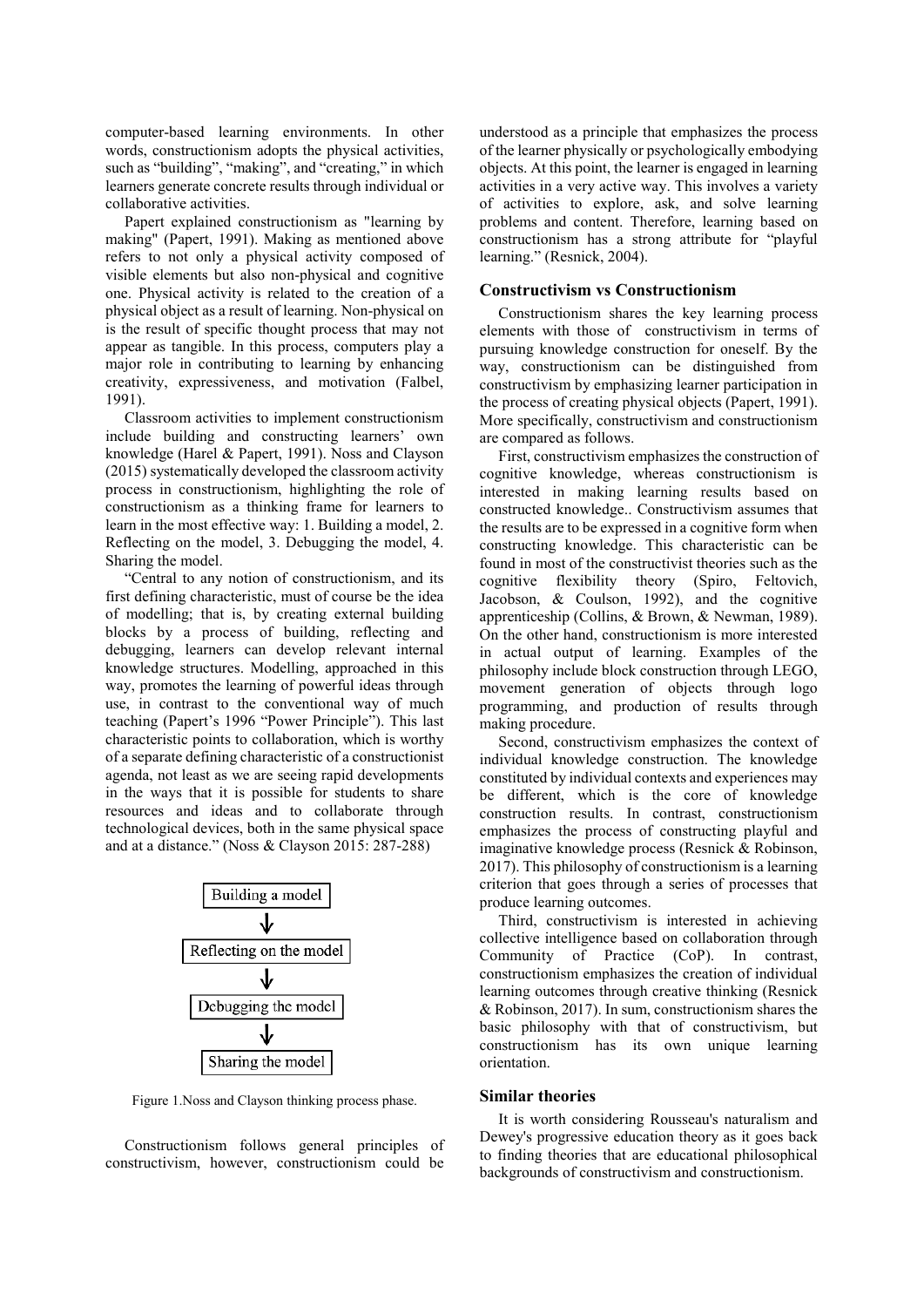Brubacher divides naturalism into Pragmatic naturalism represented by Dewey and Romantic naturalism represented by Rousseau Pragmatism has borrowed these naturalistic philosophies. Thus, progressivism can also be regarded as an educational movement influenced by naturalism.

#### **Jean-Jacques Rousseau's Naturalism education**

Rousseau's theory represents a naturalistic education that sees the realization of nature born. Rousseau recognized the natural state of human beings as worthwhile, and found the purpose, content, and method of "nature-based" education.

Rousseau's "Emile(1762)" is a full-length educational novel composed of five parts. In this novel, Rousseau divides the growth process from newborn to adolescence into five stages and discusses the developmental process of each stage and argues appropriate education. Rousseau's educational philosophy is the claim of the human nature, and He calls the goal of education a natural goal. Nature education aims for a natural human being. A natural human being is a person who interacts directly with the environment through direct experience. What is required to realize is the principle of "Negative education." Negative education is not an active education in which the teacher takes precedence in the metaphorical sense, but rather an education that catches the object of interest appropriate to the developmental level of the child and pushes the child's spontaneous growth from behind. This is an education that helps children experience, feel, and realize through their activities. At this time, the child's learning should be done through direct sensory experience with the child's surroundings rather than by linguistic activities such as lectures, preaching, and books. Providing the child with all the procedures and answers makes the child receptive to the experience of others. Therefore, naturalists view active self-activity as a desirable learning that solves the problem through the senses in active interaction with the environment. This principle of learning through the senses has a great influence on the "progressive education" represented by Dewey in the 20th century. It is also an education that promotes the growth from the inside of the child, not from the outside mold that transforms the child according to the framework that the teacher or the parent creates. The role of the teacher in negative education is an assistant to promote the growth by observing the process of growth and change of the child and giving necessary help. In other words, the education that Rousseau advocates is to create, assist, and promote the active participation of the learner, which is in line with the position of constructivism. The role of the instructor is the same as that of the constructivist teacher, as seen as a facilitator and a guide, not as a person who communicates knowledge as an authority to learners.

# **John Dewey's Progressive education**

Dewey is a leading thinker of progressive education from the United States. Progressive educationalists actively inherited the naturalist education traditions formed in Europe in the 18th century, while accepting Pragmatism to form the theory of progressive education. The most prominent feature of Pragmatism is the philosophy of "change." According to the Pragmatic perspective, the ultimate essence of this world is constantly changing. Thus, with Pragmatism, value is seen as contextual rather than absolute or universal. At this time, the fact that knowledge is contextual is one of the basic assumptions of constructivism, which is linked to the provision of constructivist learning principles, as well as contextual and situational knowledge.

Dewey's education theory is well known as "learning by doing." Dewey emphasizes the subjective practice of learning through experimental education. For Dewey, education is a process in which an organism lives in an environment and is constantly reconstructing experiences. Dewey redefined the content of education from the viewpoint of 'experience' as the subject in which the experience occurred to the child. Here, according to Dewey, the meaning of the experience does not mean to try, but rather to experience. There is "continuity" in which experience is constantly linked to later experiences, and it is an educational experience when "environment-organism interaction" occurs. In doing so, the task of educators is to empirically construct and reconstruct a curriculum that starts from the student's current interests and concerns and ensures continuous development into new, extensive experiences. Therefore, rather than focusing on the existing curriculum, the curriculum should incorporate existing curriculum or include elements related to actual life so as to enable the child to experience it. In short, progressive education emphasizes that the subject should be related and taught to the child's life experience, rather than claiming a separate curriculum consisting of the child's experience with a "Subject-centered curriculum." In this way, from the point of view of the child's experience, the curriculum in progressive education is called the "Experience-centered curriculum." This is consistent with the content of various learning models of constructivism as follows. For instance, cognitive apprenticeship allows students to experience changes in their knowledge state while observing and practicing professional tasks in real life. Additionally, situated learning helps improve the problem solving ability and the transfer effect of learning by providing available knowledge in a real situation. Lastly, the cognitive flexibility theory emphasizes the need for a themebased flexible learning environment to develop adaptive coping abilities for rapidly changing situational needs. In sum, all of these learning models are deeply related to constructivism. On the other hand, the results of constructionism are not only a product of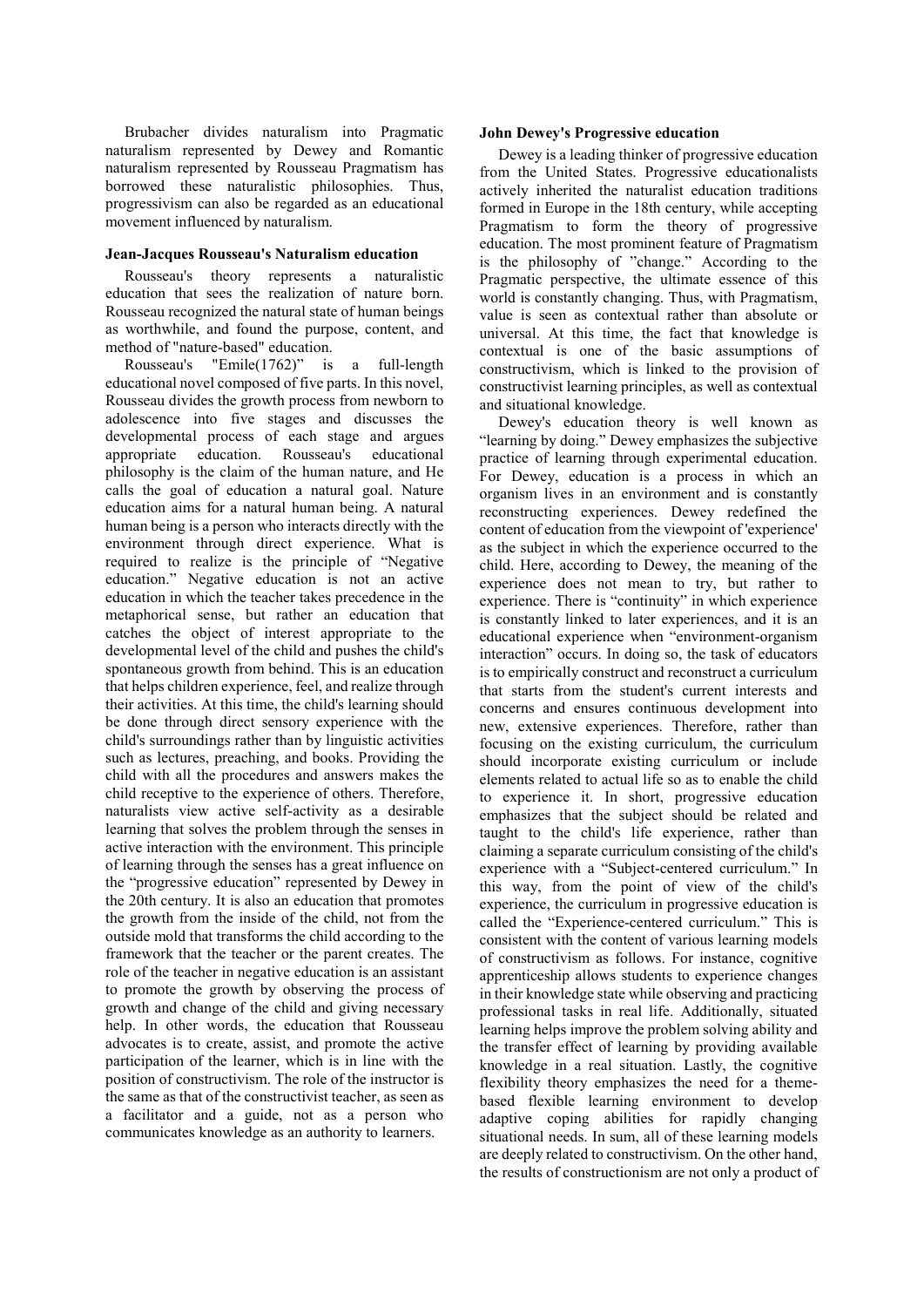concrete learning, but can be evaluated as a useful teaching method in terms of practical understanding of educational ideas and by being applied or utilized in connection with real life. This experiential education is enriched through cooperation and collaboration among learners, while teachers maintain close communication with learners.

# **CONSTRUCTIONISM-BASED EDUCATION TRENDS**

### **LEGO/Logo**

The Logo is a practical software that connects the logo from the representative toy block LEGO to the programming language. The learners freely assemble the LEGO blocks and perform learning through play. By adding gears, motors, sensors, etc., it is possible to move static LEGO blocks. Now the LEGO block is connected to the computer and the learner uses the Logo program to move the object using the LEGO block. Thus, LEGO/Logo provides an environment that allows learners to perform very rich constructionism activities. This will continue to develop into a "programmable brick" and "intelligent brick." In 3D printing education, experts have to observe a process of development of LEGO/Logo. Especially software needs advanced to learning age, devices that are constantly evolving and the trend of results. The LEGO/Logo project started with the creation of structures, but it evolved to understand future mechanisms and to change the behavior to enable robot-like behaviors (Resnick, 1993).

### **Programming education**

Programming education or coding education uses software to develop thinking, reconstruction, and development of the learning product.

Learning through educational programming developed from Logo is available from the elementary level called "Scratch" to various degrees of difficulty and depth such as JAVA,  $C + \frac{1}{2}$ , etc. Pellas and Peroutseas (2016) analyzed the effects of programming education using a 3D online virtual environment. In the study, students learned Scratch programming in a collaborative learning environment using real-time and non-real-time communication tools through "Secondlife" webpages. As a result, students actively learned through the online collaborative learning environment, anywhere at any time. Also, teacher feedback was effectively implemented on the virtual reality enhancing the learning effect.

In particular, from the viewpoint of constructionism, computational thinking plays a major role in organizing and managing the learning content through a collaborative problem solving process. Programming or 3D printer-based education extend learning areas to various learning activities. Using these learning elements, learning goals should aim at promoting social, cognitive, and high-order thinking ability through the participation in activities of learners.

### **Maker education**

According to Dougherty (2012), the creator of the maker movement, "Makers collectively refer to those who perform various activities that produce various products, and this process is usually represented by playing with technology-related activities." In other words, making means the 'maker uses various tools to create creative outputs, and activities to share and communicate with others. Making is the activity of making something necessary for itself or the society, sharing knowledge with other makers with cooperative activities. In recent years, with the development of science and technology, such as 3D printers, we have come to an era in which individuals can produce specific objects or products directly from consumer objects of mass production, which are more active, creative, and independent producing activities. In the field of education, under the influence of the maker's movement, it is expected the effect of not only achieving learning goals through various creative activities within the school curriculum, but also expanding the abilities of learners in the learning process. More specifically, as a tool to help students perform STEM-related subjects through a 'Maker movement,' learners can participate in more vivid and appropriate ways to achieve learning goals (Maker culture, n.d.). Kafai et al., who branded maker education on the basis of Papert's constructionism and named it "Makeology," described the results they found in their observations in a learning camp (Peppler, Halverson & Kafai, 2016).

According to the maker movement concept, the learners produce their own learning content through their thinking. This goes beyond traditional thinking process that educational producers and consumers are separated from each other. In other words, if the government, the educational institution, the school, and the teacher are educational producers who define what students should learn, the learner is an educational consumer who accepts the generated content. However, through the maker movement, the learner breaks the linear structure of consumption in production by acting as a producer of content. In this respect, the maker movement is innovative in terms of being achievable through disruptive technology, and it is expected that the effect will be enhanced as it is applied to education.

## **3D printing in education**

Although 3D printers are not necessarily designed for educational use, they have the characteristics to promote educational activities for students when used in educational scenes.

The objective of using 3D printers in learning can be twofold. First, it is necessary to understand the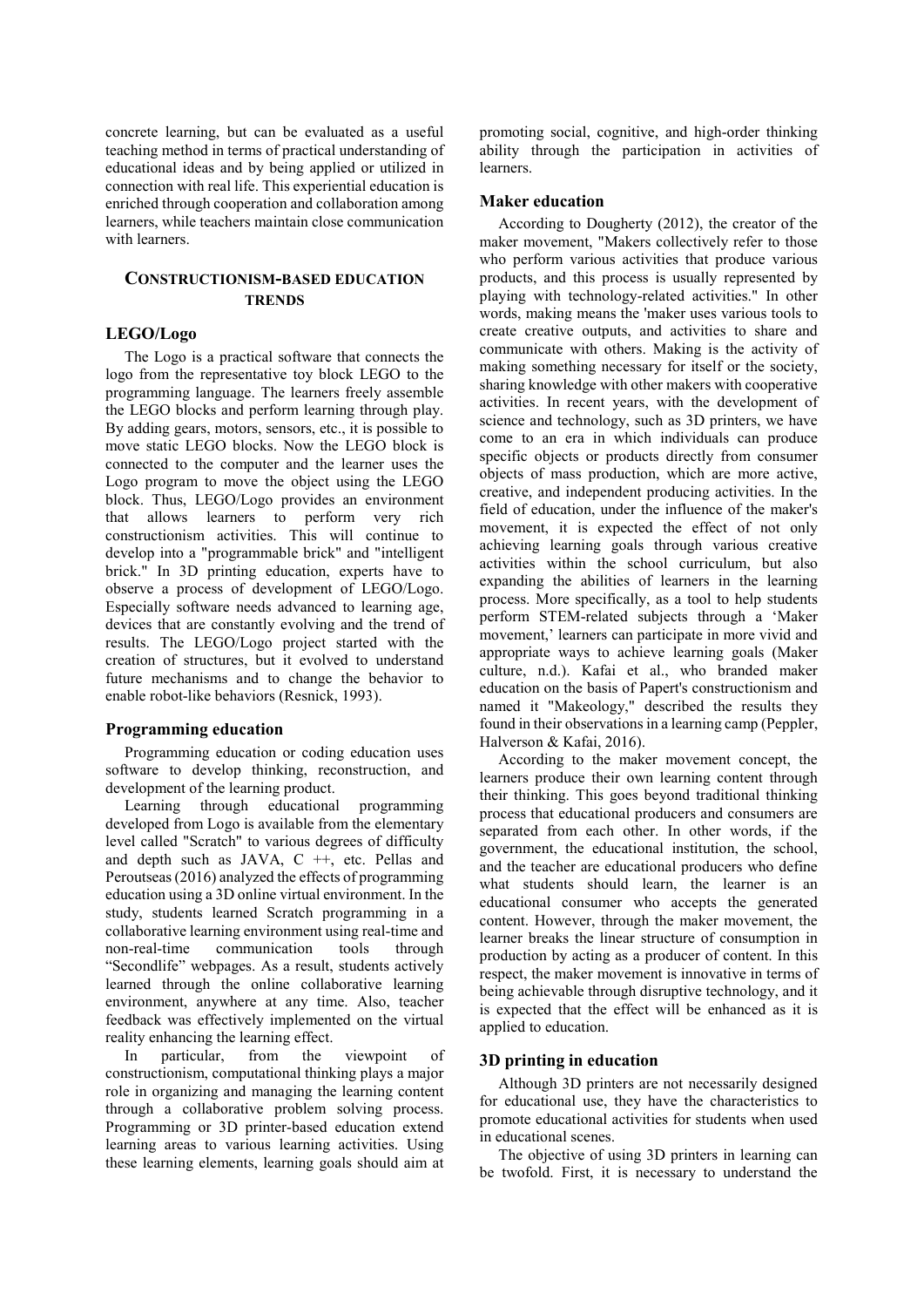concept of a 3D printer, understanding of design, and basic understanding of the idea generation process and method. Second, we need to understand, apply, and utilize 3D printer software, 3D printer output, and technologies in practice. it is required to achieve the learning objectives with proper instructional strategies such as STEAM and design-thinking using 3D printers.

Classes using 3D printers, as well as using programming, LEGO/Logo are experience-oriented learning. In particular, 3D printers experience handson results that produce tangible objects rather than experiencing them in a virtual or on-line. This type of learning builds itself into the process of producing concrete outcomes, and continues to develop itself through challenges and failures to produce successful outcomes.

General learning environments using 3D printers are to be set with learner-centered. The advantage of this participatory learning is that the motivation of the learner is enhanced and the level of participation in the class is high. It is also advantageous for memory and retention because learners acquire knowledge for themselves from the context. Although the physical participation of learners is an essential process, participant learning can be facilitated when learners engage in active activities with high motivation and engaging learning activities.

In this learning process, learners should be asked to utilize metacognitive skills to think, criticize, revise, and supplement themselves, which ultimately leads to creative learning activities.

### **CONCLUSION**

Rapid technological changes and advances are always controversial because it gives people hope and fear at the same time. However, technology is developing faster whether we want it to or not. Therefore, it is not appropriate to accept or criticize technologies indiscriminately.

Careful consideration and research should be required to properly use technology where it is needed and to achieve the desired effect. The same is true in education. Recent trends of social change, represented by the fourth industrial revolution age, has also increased the anxiety about current education and has changed the way of education. The capacity required for growing students in the changed educational environment is also changing and becoming more diverse. Golinkoff and Hirsh-Pasek (2018), who have studied science for decades in how children learn, emphasize that '6C' is a necessary skills for future generations. '6C' is an abbreviation of Collaboration, Communication, Contents, Critical Thinking, Creative Innovation, and Confidence. It covers both hard and soft skills. As the necessity of soft skills education emerges from the classroom where the existing hard skill improvement was central, instructional methods would be applied variously. When using the ideas of Rousseau to Dewey and other scholars, it is essential to consider the thoughts of many philosophers who have been constantly contemplating learner-centered education and apply it to instructional methods of the new age.

To this end, further research on constructionism, which is an advancement from the existing constructivism, is required. Additionally, rich experiences using the ideal of constructionism will be helpful for adopting practical use of constructionismbased learning environments.t.

### **REFERENCES**

- Collins, A., Brown, J.S., & Newman, S.E. (1989). Cognitive apprenticeship: Teaching the crafts of reading, writing, and mathematics. In L. B. Resnick (Ed.) *Knowing, learning, and instruction: Essays in honor of Robert Glaser* (pp. 453-494). Hillsdale, NJ: Lawrence Erlbaum Associates.
- Dougherty, D. (2012). *Dale Dougherty: What is the maker movement?* Retrieved from https://www.guggenheim.org/video/dale-doughertywhat-is-the-maker-movement
- Falbel, A. (1991). The computer as a convivial tool. In I. Harel & S. Papert (Eds.), *Constructionism* (pp. 29-37). Norwood, NJ: Ablex Publishing Corporation.
- Gartner (2016). *Hype cycle for education.* Retrieved from https://www.gartner.com/doc/3364119/hype-cycleeducation-
- Golinkoff, R.M., & Hirsh-Pasek, K. (2016). *Becoming brilliant.* Washington, DC: American Psychological Association
- Guilford, J. P. (1967). Creativity: Yesterday, today, and tomorrow. *The Journal of Creative Behavior, 1(1),* 3- 14.
- Harel, I., & Papert, S. (1991). Software design as a learning environment. In I. Harel & S. Papert (Eds.), *Constructionism* (pp. 41-84). Norwood, NJ: Ablex Publishing Corporation.
- Jung, Y. (2010). Philosophy of education. Paju: Kyoyookbook
- Kang, I. A., Kim Hongsoon Kim (2017). Exploring the Value of the Maker Mind Set at Maker Education. *Journal of* the Korea Contents Society, 17(10), 250- 267.
- Kim, J. H. (2014). Philosophy of education. Seoul: Parkyoung story.
- Maker culture (n.d.). In *Wikipedia*. Retrieved from https://en.wikipedia.org/wiki/Maker\_culture.
- Mok, Y. H. (2009). Modern education theory. Seoul: Muneumsa
- Noss, R., & Clayson, J. (2015). Reconstructing constructionism. *Constructivist Foundations*. *10(3)*, 285-288.
- Papert. S. (1991). Situating Constructionism. In I. Harel & S. Papert (Eds.), *Constructionism* (pp. 1-12). Norwood, NJ: Ablex Publishing Corporation.
- Pellas, N., & Peroutseas, E. (2016). Gaming in Second Life via Scratch4SL: Engaging high school students in programming courses. *Journal of Educational Computing Research. 54(1)*, 108-143.
- Peppler, K., Halverson, E. R., & Kafai, Y. B. (2016). *Makeology*. New York, NY: Routledge.